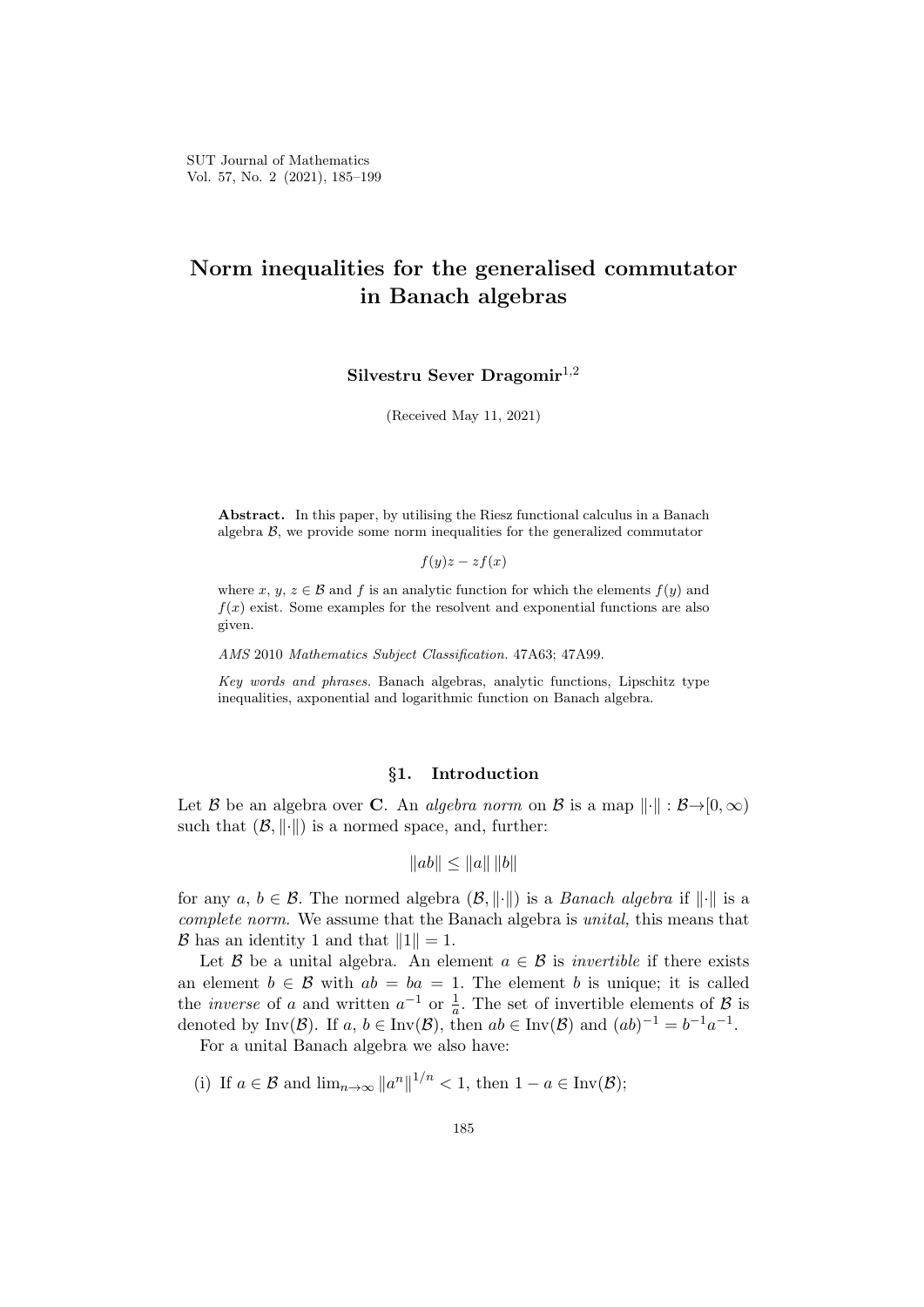- (ii)  ${b \in \mathcal{B}: \|1 b\| < 1}$  ⊂ Inv( $\mathcal{B}$ );
- (iii) Inv $(\mathcal{B})$  is an *open subset* of  $\mathcal{B}$ ;
- (iv) The map  $Inv(\mathcal{B}) \ni a \longmapsto a^{-1} \in Inv(\mathcal{B})$  is continuous.

For simplicity, we denote  $\lambda 1$ , where  $\lambda \in \mathbb{C}$  and 1 is the identity of  $\mathcal{B}$ , by  $\lambda$ . The *resolvent set* of  $a \in \mathcal{B}$  is defined by

$$
\rho(a) := \{ \lambda \in \mathbf{C} : \ \lambda - a \in \text{Inv}(\mathcal{B}) \};
$$

the *spectrum* of *a* is  $\sigma(a)$ , the complement of  $\rho(a)$  in **C**, and the *resolvent function* of *a* is  $R_a: \rho(a) \to \text{Inv}(\mathcal{B}),$ 

$$
R_a(\lambda) := (\lambda - a)^{-1}.
$$

For each  $\lambda, \mu \in \rho(a)$  we have the identity

$$
R_a(\mu) - R_a(\lambda) = (\lambda - \mu)R_a(\lambda)R_a(\mu).
$$

We also have that

$$
\sigma(a) \subset \{\lambda \in \mathbf{C} : \ |\lambda| \leq \|a\|\}.
$$

The *spectral radius* of *a* is defined as

$$
r(a) = \sup\left\{ |\lambda| : \lambda \in \sigma(a) \right\}.
$$

Let *B* be a unital Banach algebra and  $a \in \mathcal{B}$ . Then

- (i) The resolvent set  $\rho(a)$  is open in **C**;
- (ii) For any *bounded linear functional*  $\lambda : \mathcal{B} \to \mathbb{C}$ , the function  $\lambda \circ R_a$  is analytic on  $\rho(a)$ ;
- (iii) The spectrum  $\sigma(a)$  is compact and nonempty in **C**;
- (iv) We have

$$
r(a) = \lim_{n \to \infty} \|a^n\|^{1/n}.
$$

Let *f* be an analytic functions on the open disk *D*(0*, R*) given by the *power series*

$$
f(\lambda) := \sum_{j=0}^{\infty} \alpha_j \lambda^j \ (\|\lambda\| < R).
$$

If  $\nu(a) < R$ , then the series  $\sum_{j=0}^{\infty} \alpha_j a^j$  converges in the Banach algebra  $B$ because  $\sum_{j=0}^{\infty} |\alpha_j| ||a^j|| < \infty$ , and we can define  $f(a)$  to be its sum. Clearly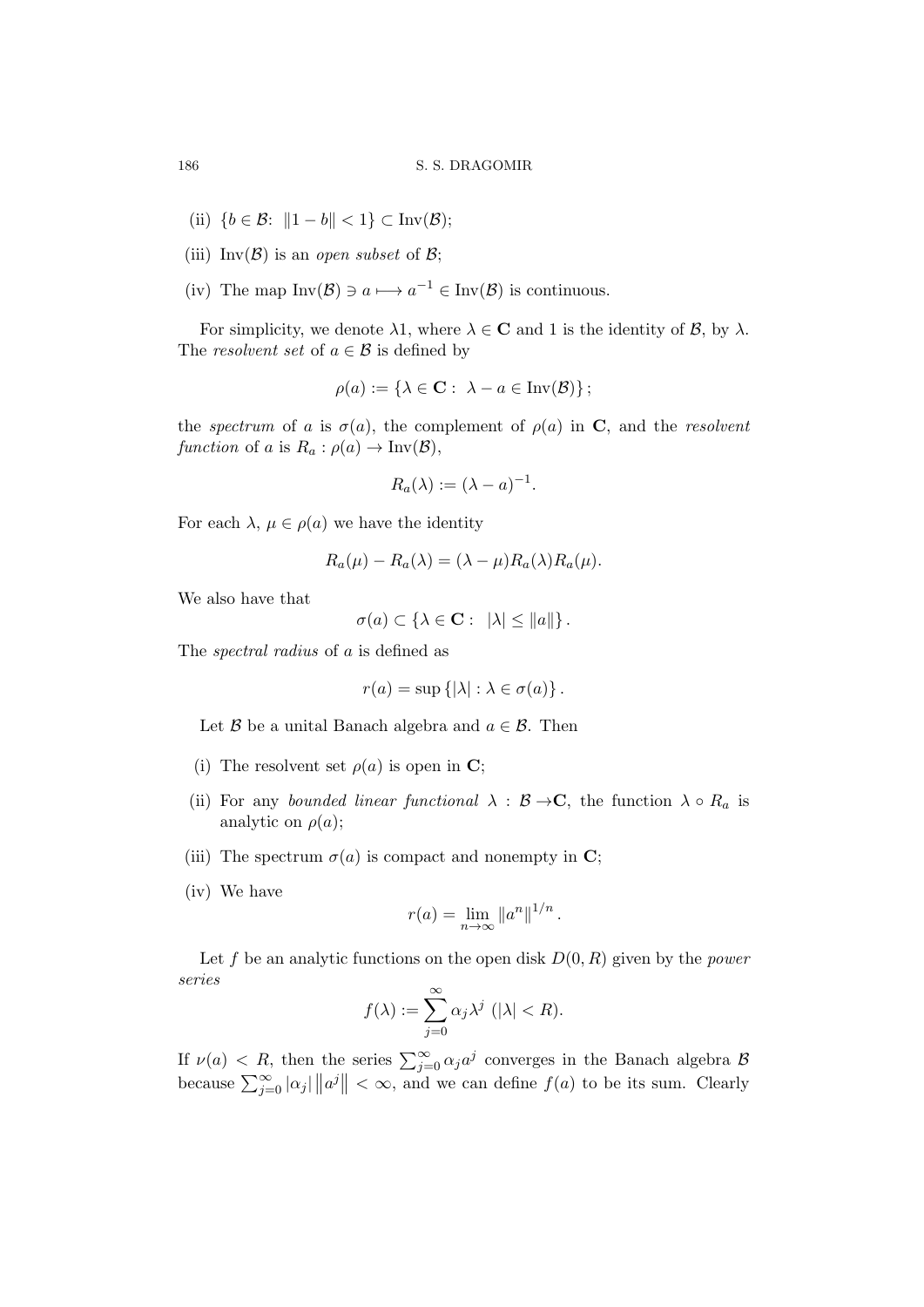*f*(*a*) is well defined and there are many examples of important functions on a Banach algebra *B* that can be constructed in this way. For instance, the *exponential map* on *B* denoted by exp is defined as

$$
\exp a := \sum_{j=0}^{\infty} \frac{1}{j!} a^j \text{ for each } a \in \mathcal{B}.
$$

If  $\beta$  is not commutative, then many of the familiar properties of the exponential function from the scalar case do not hold. The following key formula is valid, however with the additional hypothesis of commutativity for *a* and *b* from *B*

$$
\exp(a+b) = \exp(a)\exp(b).
$$

Concerning other basic definitions and facts in the theory of Banach algebras, the reader can consult the classical books [12] and [13].

Let *B* be a unital Banach algebra,  $a \in B$  and *G* be a domain of **C** with  $\sigma(a) \subset G$ . If  $f : G \to \mathbb{C}$  is analytic on *G*, we define an element  $f(a)$  in *B* by

(1.1) 
$$
f(a) := \frac{1}{2\pi i} \int_{\gamma} f(\xi)(\xi - a)^{-1} d\xi,
$$

where  $\gamma \subset G$  is taken to be a closed rectifiable curve in  $G$  and such that  $\sigma(a) \subset \text{ins}(\gamma)$ , the inside of  $\gamma$ .

It is well known (see for instance  $[4, pp. 201-204]$ ) that  $f(a)$  does not depend on the choice of *γ* and the *Spectral Mapping Theorem* (SMT)

(1.2) 
$$
\sigma(f(a)) = f(\sigma(a))
$$

holds.

Let  $Hol(a)$  be the set of all the functions that are analytic in a neighborhood of  $\sigma(a)$ . Note that Hol(*a*) is an algebra where if  $f, g \in Hol(a)$  and  $f$  and  $g$ have domains  $D(f)$  and  $D(g)$ , then  $fg$  and  $f + g$  have domain  $D(f) \cap D(g)$ . Hol(*a*) is not, however a Banach algebra.

The following result is known as the *Riesz functional calculus Theorem* [4, p. 201-204]:

**Theorem 1.1.** Let  $\beta$  *a* unital Banach algebra and  $a \in \beta$ .

- *(a)* The map  $f \mapsto f(a)$  of  $Hol(a) \to B$  is an algebra homomorphism.
- *(b)* If  $f(z) = \sum_{k=0}^{\infty} \alpha_k z^k$  *has radius of convergence*  $r > \nu(a)$ *, then*  $f \in Hol(a)$  $and f(a) = \sum_{k=0}^{\infty} \alpha_k a^k.$
- *(c) If*  $f(z) ≡ 1$ *, then*  $f(a) = 1$ *.*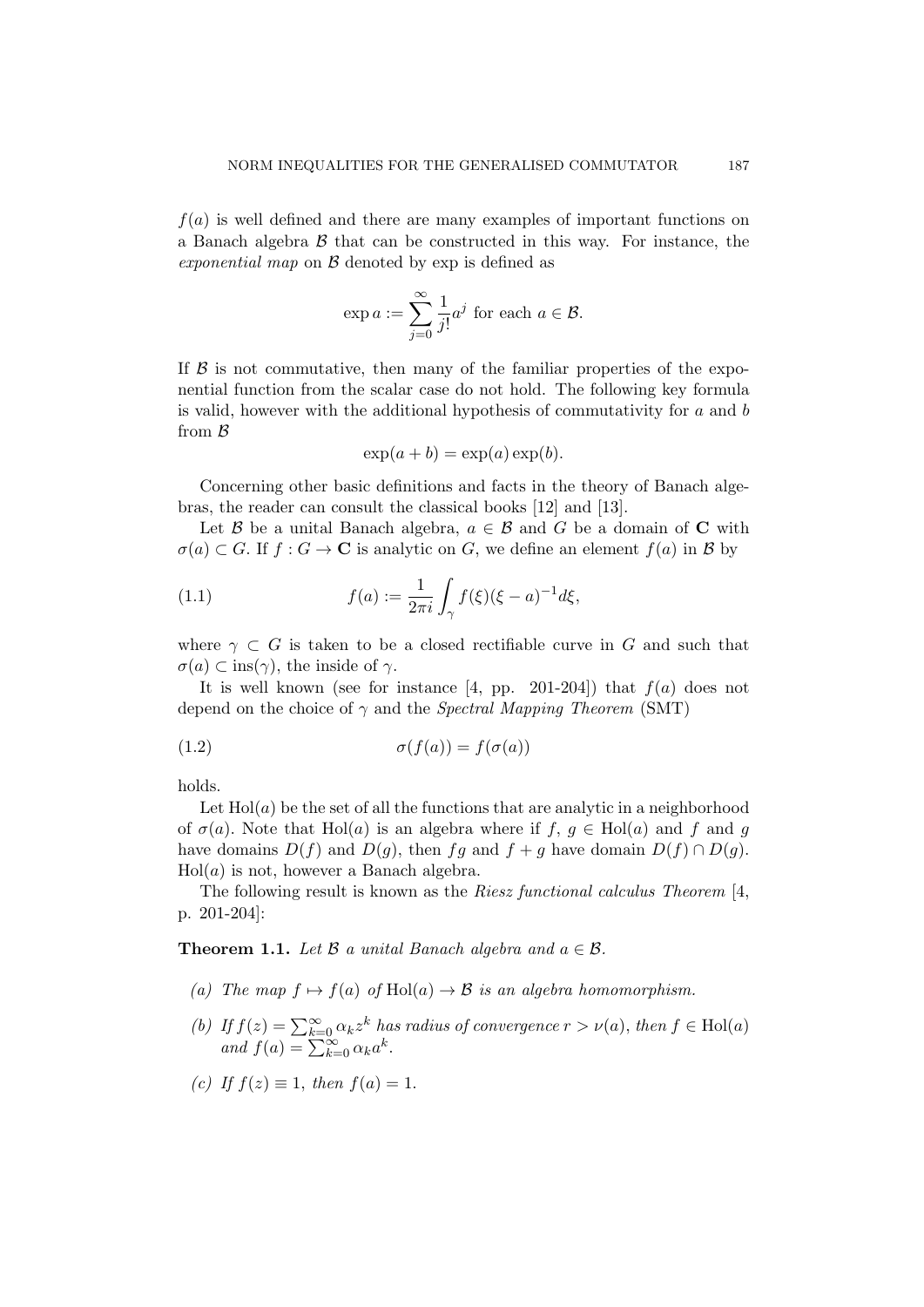#### 188 S. S. DRAGOMIR

- *(d)* If  $f(z) = z$  *for all z, then*  $f(a) = a$ .
- *(e)* If  $f, f_1, \ldots, f_n, \ldots$  are analytic on  $G, \sigma(a) \subset G$  and  $f_n(z) \to f(z)$  uniformly *on compact subsets of G, then*  $||f_n(a) - f(a)|| \to 0$  *as*  $n \to \infty$ *.*
- *(f ) The Riesz functional calculus is unique and if a, b are commuting elements in*  $\mathcal{B}$  *and*  $f \in Hol(a)$ *, then*  $f(a)b = bf(a)$ *.*

For some recent norm inequalities for functions on Banach algebras, see [2]-[3] and [5]-[11].

In this paper, by utilising the Riesz functional calculus in Banach algebra *B*, we provide some norm inequalities for the *generalized commutator*

$$
f(y)z - zf(x)
$$

where *x*, *y*, *z*  $\in$  *B* and *f* is an analytic function for which the elements  $f(y)$ and  $f(x)$  exist. Some examples for the resolvent and exponential functions are also given.

#### *§***2. Main results**

We have:

**Lemma 2.1.** *For any elements a, b, c in the Banach algebra B and for any n ≥* 1 *we have*

(2.1) 
$$
a^{n}c - cb^{n} = \sum_{i=0}^{n-1} a^{n-i-1}(ac - cb)b^{i}.
$$

*In particular, for*  $b = a$  *we have* 

(2.2) 
$$
a^{n}c - ca^{n} = \sum_{i=0}^{n-1} a^{n-i-1} (ac - ca)a^{i}.
$$

*Proof.* We prove it by induction over *n*. For  $n = 1$  we obtain in both sides of (2.1) the same quantity  $ac - cb$ . Assume that for  $k \geq 2$  we have that

$$
a^{k}c - cb^{k} = \sum_{i=0}^{k-1} a^{k-i-1} (ac - cb)b^{i}
$$

and let us prove that

$$
a^{k+1}c - cb^{k+1} = \sum_{i=0}^{k} a^{k-i} (ac - cb)b^{i}.
$$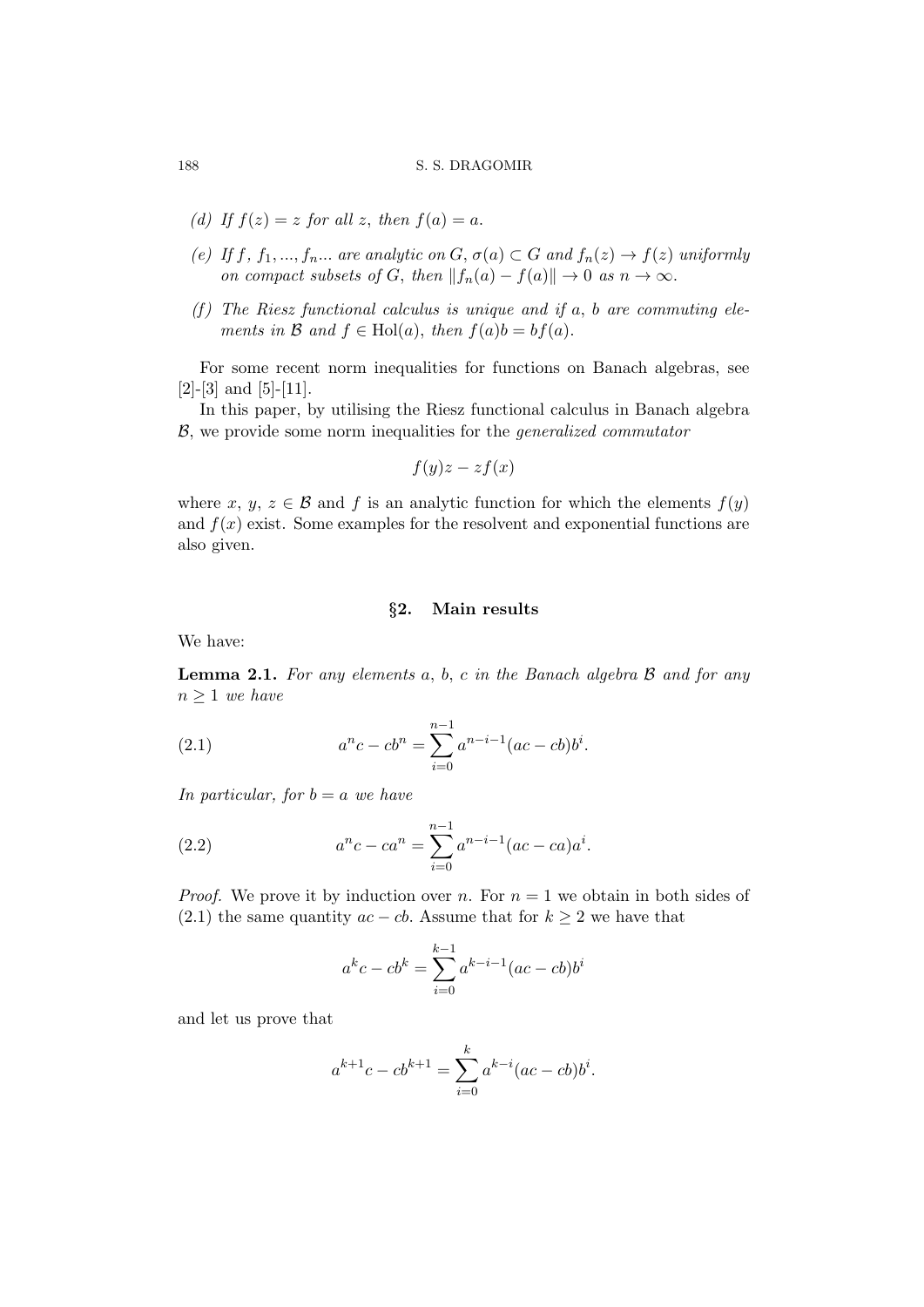We have

$$
\sum_{i=0}^{k} a^{k-i} (ac - cb)b^{i} = \sum_{i=0}^{k-1} a^{k-i} (ac - cb)b^{i} + a^{k-k} (ac - cb)b^{k}
$$

$$
= a \sum_{i=0}^{k-1} a^{k-i-1} (ac - cb)b^{i} + (ac - cb)b^{k}
$$

$$
= a(a^{k}c - cb^{k}) + (ac - cb)b^{k} \text{ (by induction hypothesis)}
$$

$$
= a^{k+1}c - acb^{k} + acb^{k} - cb^{k+1} = a^{k+1}c - cb^{k+1}
$$

and the proof is completed.

*Remark***.** For  $c = 1$ , we have from  $(2.1)$  that

(2.3) 
$$
a^{n} - b^{n} = \sum_{i=0}^{n-1} a^{n-i-1} (a-b)b^{i}
$$

for all  $a, b$  in the Banach algebra  $\mathcal{B}$ , see [2] for details.

**Corollary 2.2.** *With the assumptions of Lemma 2.1 we have the inequality*

(2.4) 
$$
||a^{n}c - cb^{n}|| \leq ||ac - cb|| \times \begin{cases} \frac{||a||^{n} - ||b||^{n}}{||a|| - ||b||}, & \text{if } ||b|| \neq ||a||, \\ n ||a||^{n-1}, & \text{if } ||b|| = ||a||. \end{cases}
$$

*In particular, for*  $b = a$ *, we have* 

(2.5) 
$$
\|a^{n}c - ca^{n}\| \leq n \|a\|^{n-1} \|ac - ca\|.
$$

Proof. By taking the norm and using its properties we have

$$
||a^{n}c - cb^{n}|| \le \sum_{i=0}^{n-1} ||a^{n-i-1}(ac - cb)b^{i}|| \le \sum_{i=0}^{n-1} ||a^{n-i-1}|| \, ||ac - cb|| \, ||b^{i}||
$$
  

$$
\le ||ac - cb|| \sum_{i=0}^{n-1} ||a||^{n-i-1} ||b||^{i}
$$
  

$$
= ||ac - cb|| \times \begin{cases} \frac{||a||^{n} - ||b||^{n}}{||a|| - ||b||}, \text{ if } ||b|| \ne ||a|| \\ n ||a||^{n-1}, \text{ if } ||b|| = ||a||, \end{cases}
$$

which proves  $(2.4)$ .

 $\Box$ 

 $\Box$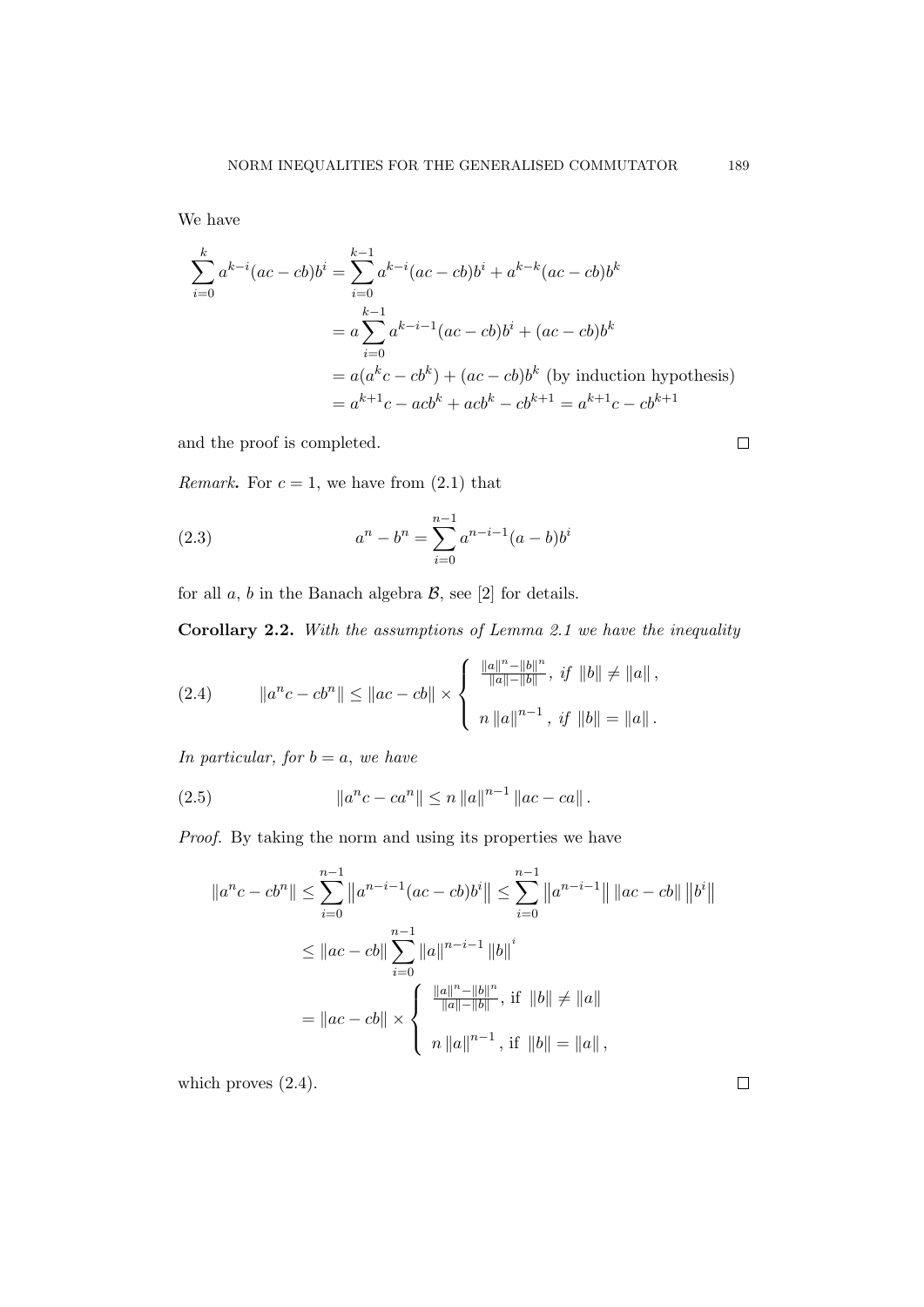#### 190 S. S. DRAGOMIR

Now, by the help of power series  $f(z) = \sum_{n=0}^{\infty} \alpha_n z^n$  we can naturally construct another power series which will have, as coefficients, the absolute values of the coefficients of the original series, namely,  $f_A(z) := \sum_{n=0}^{\infty} |\alpha_n| z^n$ . It is obvious that this new power series will have the same radius of convergence as the original series. We also notice that if all coefficients  $\alpha_n \geq 0$ , then  $f_A = f$ .

As some natural examples that are useful for applications, we can point out that, if

(2.6)  
\n
$$
f(\lambda) = \sum_{n=1}^{\infty} \frac{(-1)^n}{n} \lambda^n = \ln \frac{1}{1+\lambda}, \ \lambda \in D(0,1);
$$
\n
$$
g(\lambda) = \sum_{n=0}^{\infty} \frac{(-1)^n}{(2n)!} \lambda^{2n} = \cos \lambda, \ \lambda \in \mathbf{C};
$$
\n
$$
h(\lambda) = \sum_{n=0}^{\infty} \frac{(-1)^n}{(2n+1)!} \lambda^{2n+1} = \sin \lambda, \ \lambda \in \mathbf{C};
$$
\n
$$
l(\lambda) = \sum_{n=0}^{\infty} (-1)^n \lambda^n = \frac{1}{1+\lambda}, \ \lambda \in D(0,1);
$$

then the corresponding functions constructed by the use of the absolute values of the coefficients are

(2.7) 
$$
f_A(\lambda) = \sum_{n=1}^{\infty} \frac{1}{n} \lambda^n = \ln \frac{1}{1 - \lambda}, \ \lambda \in D(0, 1);
$$

$$
g_A(\lambda) = \sum_{n=0}^{\infty} \frac{1}{(2n)!} \lambda^{2n} = \cosh \lambda, \ \lambda \in \mathbf{C};
$$

$$
h_A(\lambda) = \sum_{n=0}^{\infty} \frac{1}{(2n+1)!} \lambda^{2n+1} = \sinh \lambda, \ \lambda \in \mathbf{C};
$$

$$
l_A(\lambda) = \sum_{n=0}^{\infty} \lambda^n = \frac{1}{1 - \lambda}, \ \lambda \in D(0, 1).
$$

Other important examples of functions as power series representations with nonnegative coefficients are:

(2.8) 
$$
\exp(\lambda) = \sum_{n=0}^{\infty} \frac{1}{n!} \lambda^n \qquad \lambda \in \mathbf{C},
$$

$$
\frac{1}{2} \ln(\frac{1+\lambda}{1-\lambda}) = \sum_{n=1}^{\infty} \frac{1}{2n-1} \lambda^{2n-1}, \qquad \lambda \in D(0,1);
$$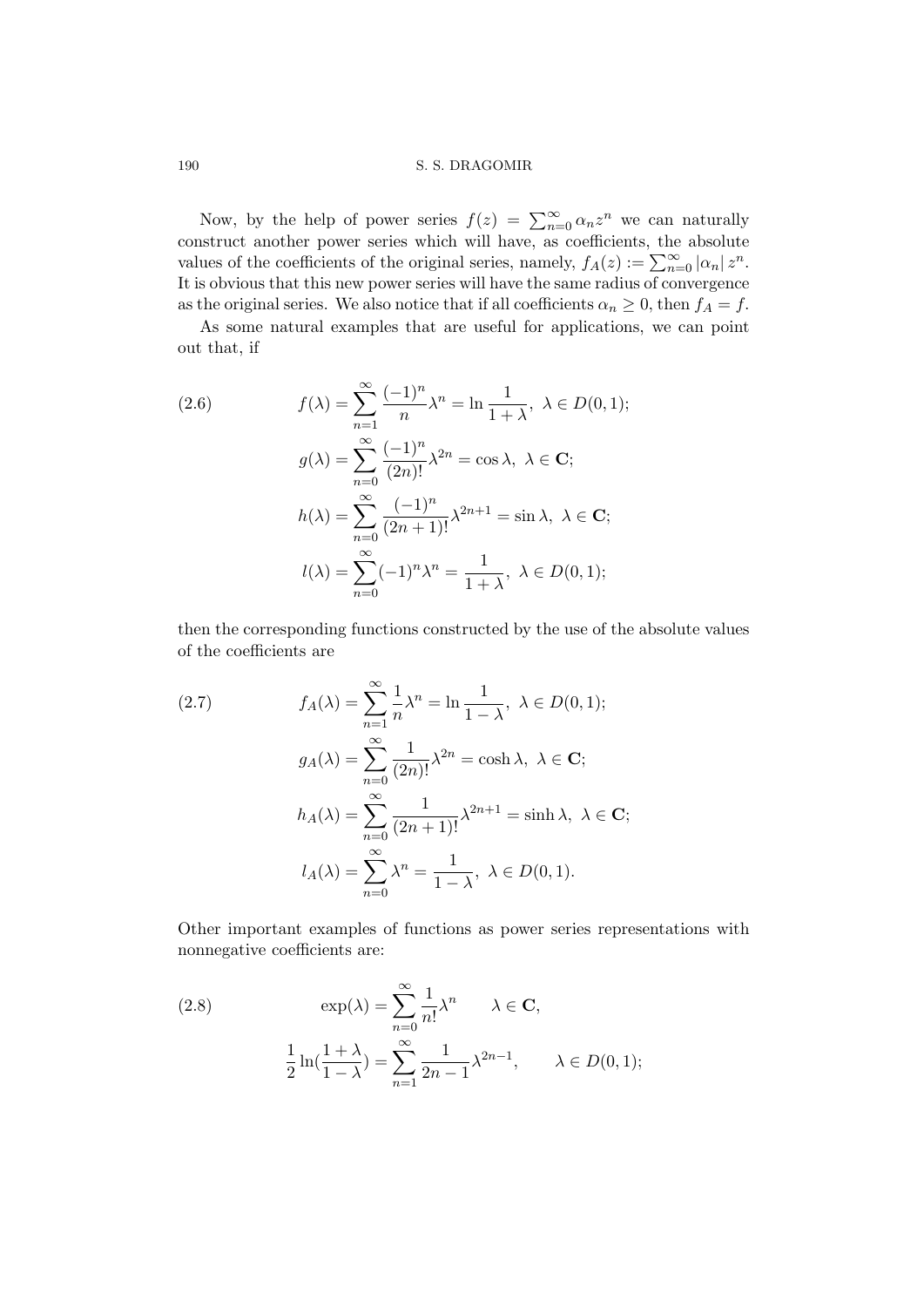$$
\sin^{-1}(\lambda) = \sum_{n=0}^{\infty} \frac{\Gamma(n + \frac{1}{2})}{\sqrt{\pi}(2n + 1)n!} \lambda^{2n+1}, \qquad \lambda \in D(0, 1);
$$

$$
\tanh^{-1}(\lambda) = \sum_{n=1}^{\infty} \frac{1}{2n - 1} \lambda^{2n-1}, \qquad \lambda \in D(0, 1)
$$

$$
{}_2F_1(\alpha, \beta, \gamma, \lambda) = \sum_{n=0}^{\infty} \frac{\Gamma(n + \alpha)\Gamma(n + \beta)\Gamma(\gamma)}{n!\Gamma(\alpha)\Gamma(\beta)\Gamma(n + \gamma)} \lambda^n, \alpha, \beta, \gamma > 0,
$$

$$
\lambda \in D(0, 1);
$$

where Γ is the *gamma function*.

We have:

**Theorem 2.3.** Let  $f(z) = \sum_{n=0}^{\infty} \alpha_n \lambda^n$  be a function defined by power series *with complex coefficients and convergent on the open disk*  $D(0, R) \subset \mathbb{C}$ ,  $R > 0$ . *For any*  $x, y, z \in \mathcal{B}$  *with*  $||x||, ||y|| < R$  *we have* 

$$
(2.9) \quad ||f(y)z - zf(x)|| \le ||yz - zx|| \times \left\{ \begin{array}{l} \frac{f_A(||y||) - f_A(||x||)}{||y|| - ||x||}, & if ||y|| \ne ||x||, \\ f'_A(||x||), & if ||y|| = ||x||. \end{array} \right.
$$

*In particular*

(2.10) 
$$
||f(x)z - zf(x)|| \le ||xz - zx|| f'_{A}(||x||)
$$

*and, see also [5] for details,*

$$
(2.11) \t||f(y) - f(x)|| \le ||y - x|| \times \begin{cases} \frac{f_A(||y||) - f_A(||x||)}{||y|| - ||x||}, & if ||y|| \ne ||x||, \\ f'_A(||x||), & if ||y|| = ||x||. \end{cases}
$$

*Proof.* We have, for any  $m \geq 1$ , by making use of the inequality (2.4), that

$$
(2.12) \qquad \left\| \left( \sum_{n=0}^{m} \alpha_n y^n \right) z - z \left( \sum_{n=0}^{m} \alpha_n x^n \right) \right\|
$$
  
\n
$$
= \left\| \sum_{n=1}^{m} \alpha_n (y^n z - zx^n) \right\| \le \sum_{n=1}^{m} |\alpha_n| \left\| y^n z - zx^n \right\|
$$
  
\n
$$
\le \left\| yz - zx \right\| \times \left\{ \sum_{n=1}^{m} |\alpha_n| \frac{\|y\|^n - \|x\|^n}{\|y\| - \|x\|}, \text{ if } \left\|y\right\| \neq \|x\| \right\},
$$
  
\n
$$
= \left\| yz - zx \right\| \times \left\{ \sum_{n=1}^{m} n |\alpha_n| \left\| x \right\|^{n-1}, \text{ if } \left\| y \right\| = \left\| x \right\| \right.
$$
  
\n
$$
= \left\| yz - zx \right\| \times \left\{ \begin{array}{l} \frac{1}{\|y\| - \|x\|} \left( \sum_{n=0}^{m} |\alpha_n| \left\| y \right\|^n - \sum_{n=0}^{m} |\alpha_n| \left\| x \right\|^n \right), \\ \text{ if } \left\| y \right\| \neq \|x\| \right\}, \\ \sum_{n=1}^{m} n |\alpha_n| \left\| x \right\|^{n-1}, \text{ if } \left\| y \right\| = \left\| x \right\|. \end{array} \right.
$$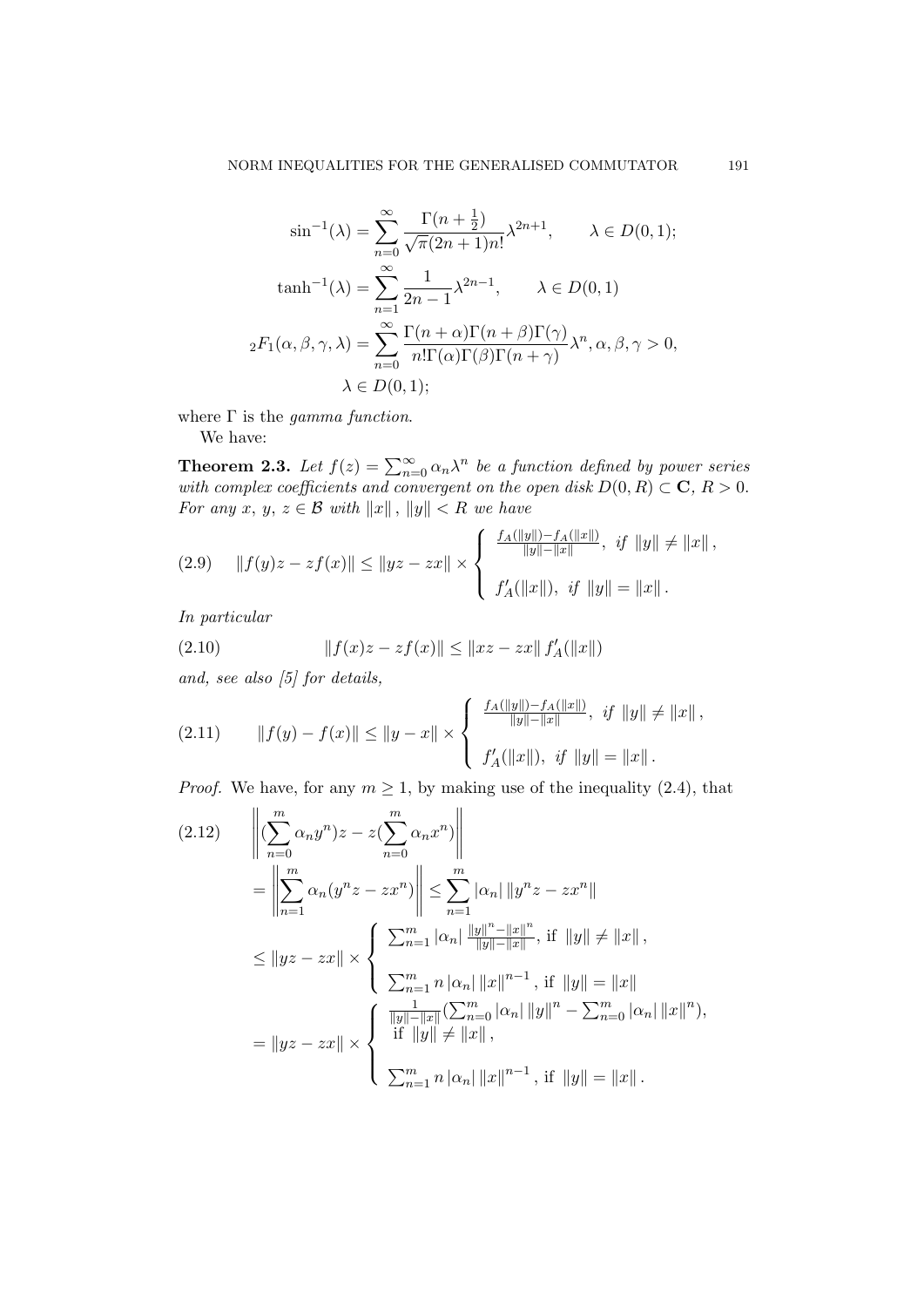Moreover, since  $||x||$ ,  $||y|| < R$ , then the series  $\sum_{n=0}^{\infty} \alpha_n y^n$  and  $\sum_{n=0}^{\infty} \alpha_n x^n$ are convergent in *B* and

$$
\sum_{n=0}^{\infty} \alpha_n y^n = f(y), \sum_{n=0}^{\infty} \alpha_n x^n = f(x).
$$

Also, the scalar series

$$
\sum_{n=0}^{\infty} |\alpha_n| \, ||y||^n \, , \sum_{n=0}^{\infty} |\alpha_n| \, ||x||^n \text{ and } \sum_{n=1}^{\infty} n \, |\alpha_n| \, ||x||^{n-1}
$$

are convergent

$$
\sum_{n=0}^{\infty} |\alpha_n| \, ||y||^n = f_A(||y||), \sum_{n=0}^{\infty} |\alpha_n| \, ||x||^n = f_A(||x||)
$$

and

$$
\sum_{n=1}^{\infty} n |\alpha_n| \|x\|^{n-1} = f'_A(\|x\|).
$$

Therefore, by taking  $m \to \infty$  in the inequality (2.12) we get the desired result (2.9).  $\Box$ 

**Corollary 2.4.** *Let*  $f(z) = \sum_{n=0}^{\infty} \alpha_n \lambda^n$ ,  $g(z) = \sum_{n=0}^{\infty} \beta_n \lambda^n$  *be two functions defined by power series with complex coefficients and convergent on the open disk*  $D(0, R) \subset \mathbb{C}$ ,  $R > 0$ *. For any*  $x, y \in \mathcal{B}$  *with*  $||x||$ ,  $||y|| < R$  *we have* 

$$
(2.13) \t\t\t ||f(x)g(y) - g(y)f(x)|| \le ||xy - yx|| f'_A(||x||)g'_A(||y||).
$$

*Proof.* From (2.10) we get

$$
||f(x)z - zf(x)|| \le ||xg(y) - g(y)x|| f'_{A}(||x||)
$$

and

$$
||xg(y) - g(y)x|| \le ||xy - yx|| g'_A(||y||),
$$

 $\Box$ 

which provide the desired result (2.13).

*Remark***.** If we write the inequality (2.9) for the function  $f(\lambda) = (1 \pm \lambda)^{-1}$ defined on the open disk  $D(0,1)$  we get for all  $x, y, z \in \mathcal{B}$  with  $||x||, ||y|| < 1$ that

$$
(2.14) \qquad \|(1 \pm y)^{-1}z - z(1 \pm x)^{-1}\| \le \|yz - zx\| (1 - \|y\|)^{-1} (1 - \|x\|)^{-1}.
$$

In particular,

$$
(2.15) \t\t ||(1 \pm x)^{-1}z - z(1 \pm x)^{-1}|| \le ||xz - zx|| (1 - ||x||)^{-2}
$$

and, see [5] for details,

$$
(2.16) \qquad \|(1 \pm y)^{-1} - (1 \pm x)^{-1}\| \le \|y - x\| (1 - \|y\|)^{-1} (1 - \|x\|)^{-1}.
$$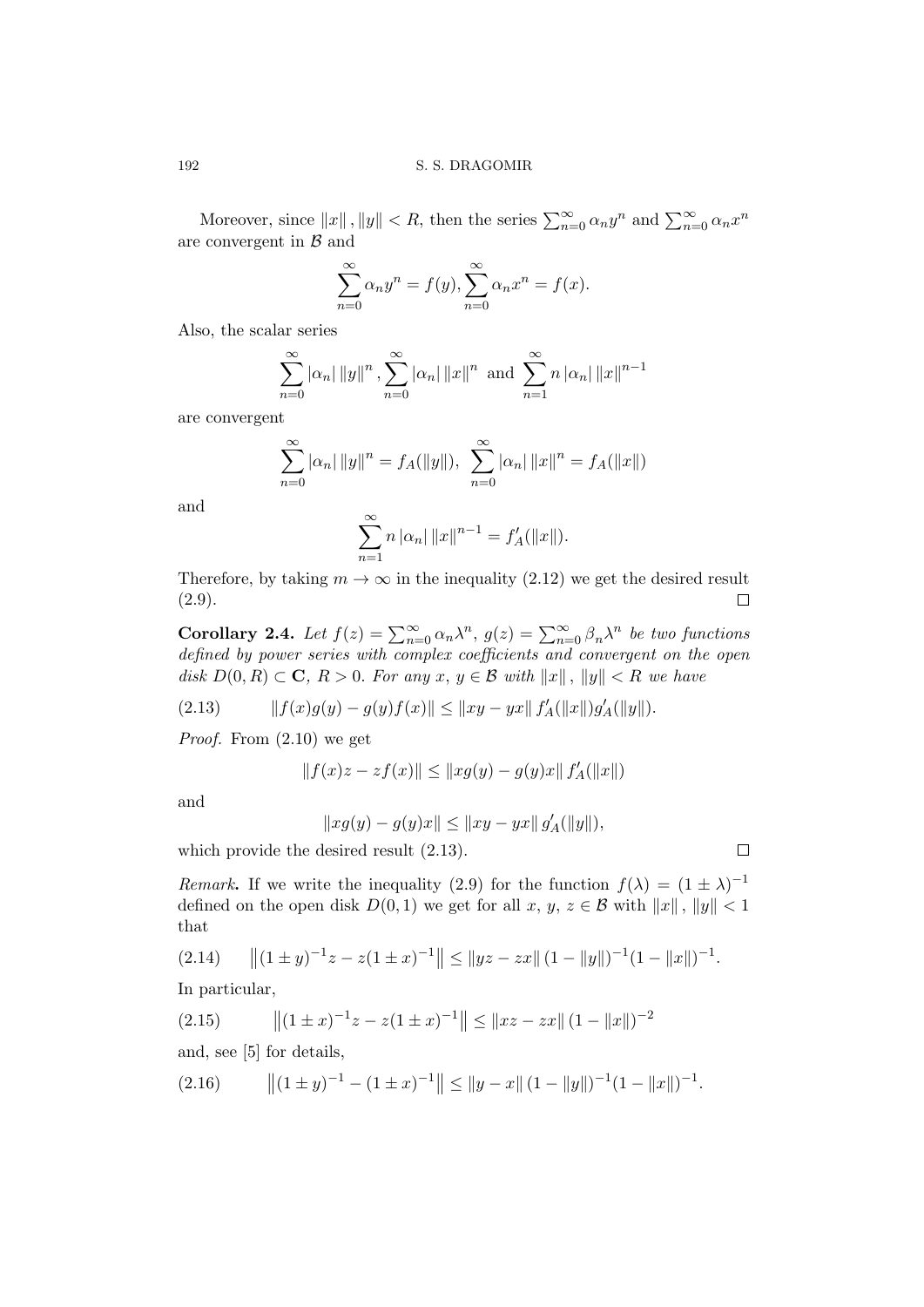We also have:

**Theorem 2.5.** *Let*  $f : D \subset \mathbf{C} \to \mathbf{C}$  *be an analytic function on the domain D and*  $x, y, z \in \mathcal{B}$  *with*  $\sigma(x), \sigma(y) \subset D$  *and*  $\gamma$  *a closed rectifiable path in D and such that*  $\sigma(x)$ ,  $\sigma(y) \subset \text{ins}(\gamma)$ *. Then we have* 

$$
(2.17) \qquad \|f(y)z - zf(x)\| \leq \frac{1}{2\pi} \|yz - zx\| \int_{\gamma} \frac{|f(\xi)|}{(|\xi| - \|y\|)(|\xi| - \|x\|)} |d\xi|.
$$

*In particular,*

$$
(2.18) \t|| f(x)z - zf(x)|| \le \frac{1}{2\pi} ||xz - zx|| \int_{\gamma} \frac{|f(\xi)|}{(|\xi| - ||x||)^2} |d\xi|
$$

*and*

$$
(2.19) \t|| f (y) - f (x)|| \leq \frac{1}{2\pi} || y - x || \int_{\gamma} \frac{|f(\xi)|}{(|\xi| - ||y||) (|\xi| - ||x||)} |d\xi|,
$$

*see also [7] for details.*

*Proof.* Let  $\lambda \in \mathbb{C}$ ,  $\lambda \neq 0$  and  $a, b \in \mathcal{B}$  such that  $\lambda \in \rho(a) \cap \rho(b)$ , then we have the following inequality for the resolvent function that is of interest in itself:

$$
(2.20) \t\t\t ||R_b(\lambda)z - zR_a(\lambda)|| \le ||bz - za|| (|\lambda| - ||b||)^{-1} (|\lambda| - ||a||)^{-1}.
$$

Indeed, by (2.14) we get for  $\lambda \in \rho(a) \cap \rho(b)$ ,  $\lambda \neq 0$  that

$$
\begin{aligned}\n\|(\lambda - b)^{-1}z - z(\lambda - a)^{-1}\| \\
&= \left\| \lambda^{-1} (1 - \frac{b}{\lambda})^{-1} z - \lambda^{-1} z (1 - \frac{a}{\lambda})^{-1} \right\| \\
&= \frac{1}{|\lambda|} \left\| (1 - \frac{b}{\lambda})^{-1} z - z (1 - \frac{a}{\lambda})^{-1} \right\| \\
&\leq \frac{1}{|\lambda|} \left\| \frac{b}{\lambda} z - z \frac{a}{\lambda} \right\| (1 - \left\| \frac{b}{\lambda} \right\|)^{-1} (1 - \left\| \frac{a}{\lambda} \right\|)^{-1} \\
&= \frac{1}{|\lambda|^2} \|bz - za\| |\lambda|^2 (|\lambda| - \|b\|)^{-1} (|\lambda| - \|a\|)^{-1} \\
&= \|bz - za\| (|\lambda| - \|b\|)^{-1} (|\lambda| - \|a\|)^{-1}\n\end{aligned}
$$

and the inequality (2.20) is proved.

Let *x*, *y*, *z*  $\in$  *B* with  $\sigma(x)$ ,  $\sigma(y)$   $\subset$  *D* and  $\gamma$  a closed rectifiable path in *D* and such that  $\sigma(x)$ ,  $\sigma(y) \subset \text{ins}(\gamma)$ . Using the Riesz functional calculus we have

$$
f(y)z - zf(x) = \frac{1}{2\pi i} \int_{\gamma} f(\xi)(\xi - y)^{-1}z d\xi - \int_{\gamma} f(\xi)z(\xi - x)^{-1}d\xi
$$
  
= 
$$
\frac{1}{2\pi i} \int_{\gamma} f(\xi) [(\xi - y)^{-1}z - z(\xi - x)^{-1}] d\xi
$$
  
= 
$$
\frac{1}{2\pi i} \int_{\gamma} f(\xi) [R_y(\xi)z - zR_x(\xi)] d\xi.
$$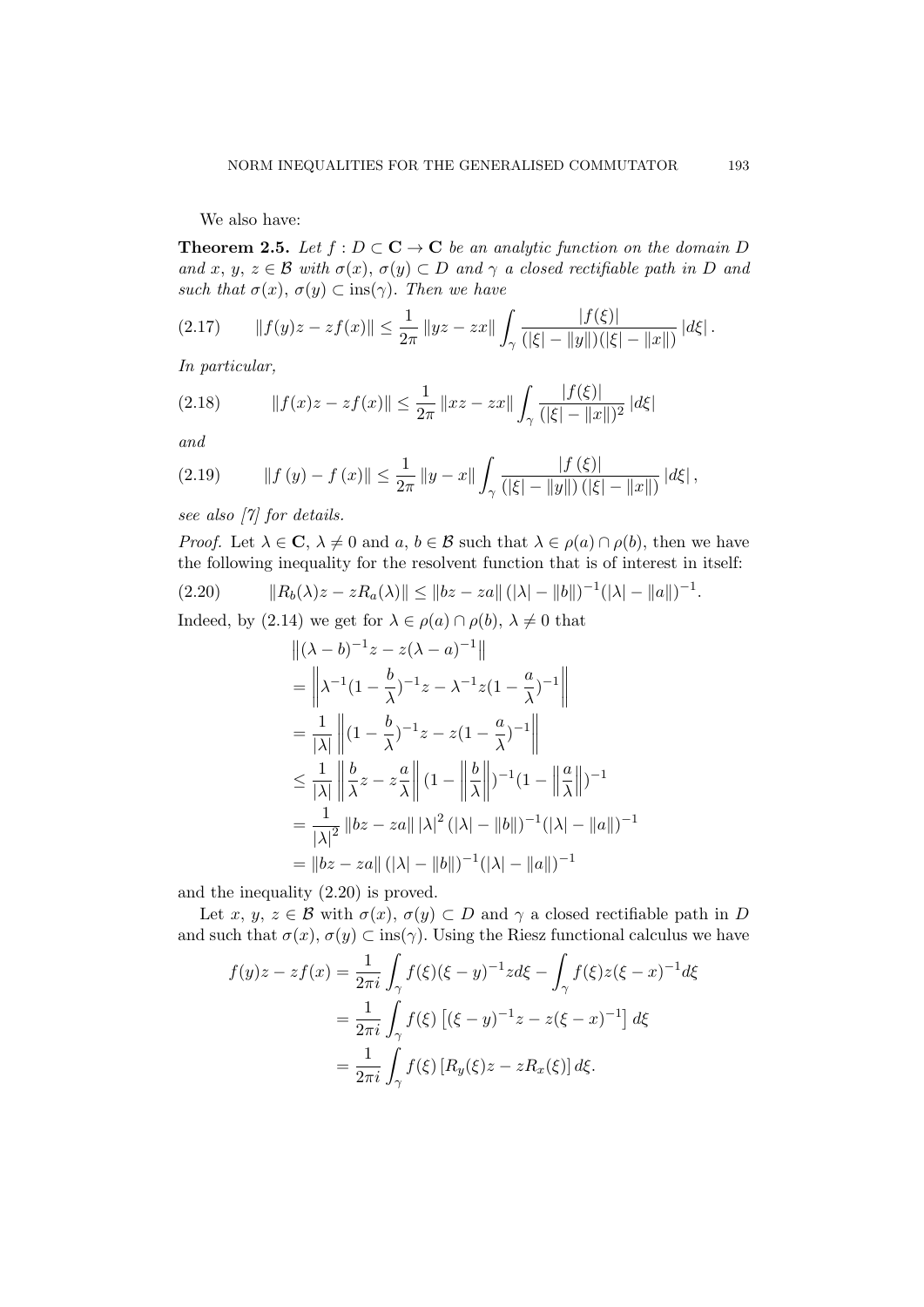By taking the norm in this equality and using the properties of integral, we get

(2.21) 
$$
||f(y)z - zf(x)|| \leq \frac{1}{2\pi} \int_{\gamma} |f(\xi)| ||R_y(\xi)z - zR_x(\xi)|| |d\xi|.
$$

Using inequality (2.20) we have

$$
(2.22) \qquad \frac{1}{2\pi} \int_{\gamma} |f(\xi)| \, \|R_y(\xi)z - zR_x(\xi)\| \, |d\xi|
$$
  

$$
\leq \|yz - zx\| \frac{1}{2\pi} \int_{\gamma} |f(\xi)| \, (|\xi| - \|y\|)^{-1} (|\xi| - \|x\|)^{-1} \, |d\xi|.
$$

By making use of  $(2.21)$  and  $(2.22)$  we get the desired result  $(2.17)$ . **Corollary 2.6.** *With the assumptions of Theorem 2.5 and if*

$$
\left\|f\right\|_{\gamma,\infty}:=\sup_{\xi\in\gamma}|f(\xi)|<\infty,
$$

 $\Box$ 

*then*

$$
(2.23) \quad \|f(y)z - zf(x)\| \leq \frac{1}{2\pi} \|yz - zx\| \|f\|_{\gamma, \infty} \int_{\gamma} \frac{|d\xi|}{(|\xi| - \|y\|)(|\xi| - \|x\|)}.
$$

*In particular,*

$$
(2.24) \t\t\t ||f(x)z - zf(x)|| \le \frac{1}{2\pi} ||xz - zx|| ||f||_{\gamma, \infty} \int_{\gamma} \frac{|d\xi|}{(|\xi| - ||x||)^2}
$$

*and*

$$
(2.25) \t|| f(y) - f(x)|| \le \frac{1}{2\pi} ||y - x|| ||f||_{\gamma, \infty} \int_{\gamma} \frac{|d\xi|}{(|\xi| - ||y||)(|\xi| - ||x||)},
$$

*see [7] for details.*

*Remark*. If we assume that  $f: D \subset \mathbf{C} \to \mathbf{C}$  is an analytic function on the domain *D* and *x*,  $y \in \mathcal{B}$  with  $\sigma(x)$ ,  $\sigma(y) \subset D(0,R) \subset D$ , then by taking *γ* parametrized by  $\xi(t) = Re^{2\pi i t}$  where  $t \in [0,1]$ , then  $d\xi(t) = 2\pi i Re^{2\pi i t} dt$ ,  $|d\xi(t)| = 2\pi R dt$ ,  $|\xi| = R$  and by (2.17) we get

(2.26) 
$$
||f(y)z - zf(x)|| \leq \frac{R ||yz - zx||}{(R - ||y||)(R - ||x||)} \int_0^1 |f(Re^{2\pi i t})| dt.
$$

In particular, we have

(2.27) 
$$
||f(x)z - zf(x)|| \le \frac{R ||xz - zx||}{(R - ||x||)^2} \int_0^1 |f(Re^{2\pi i t})| dt
$$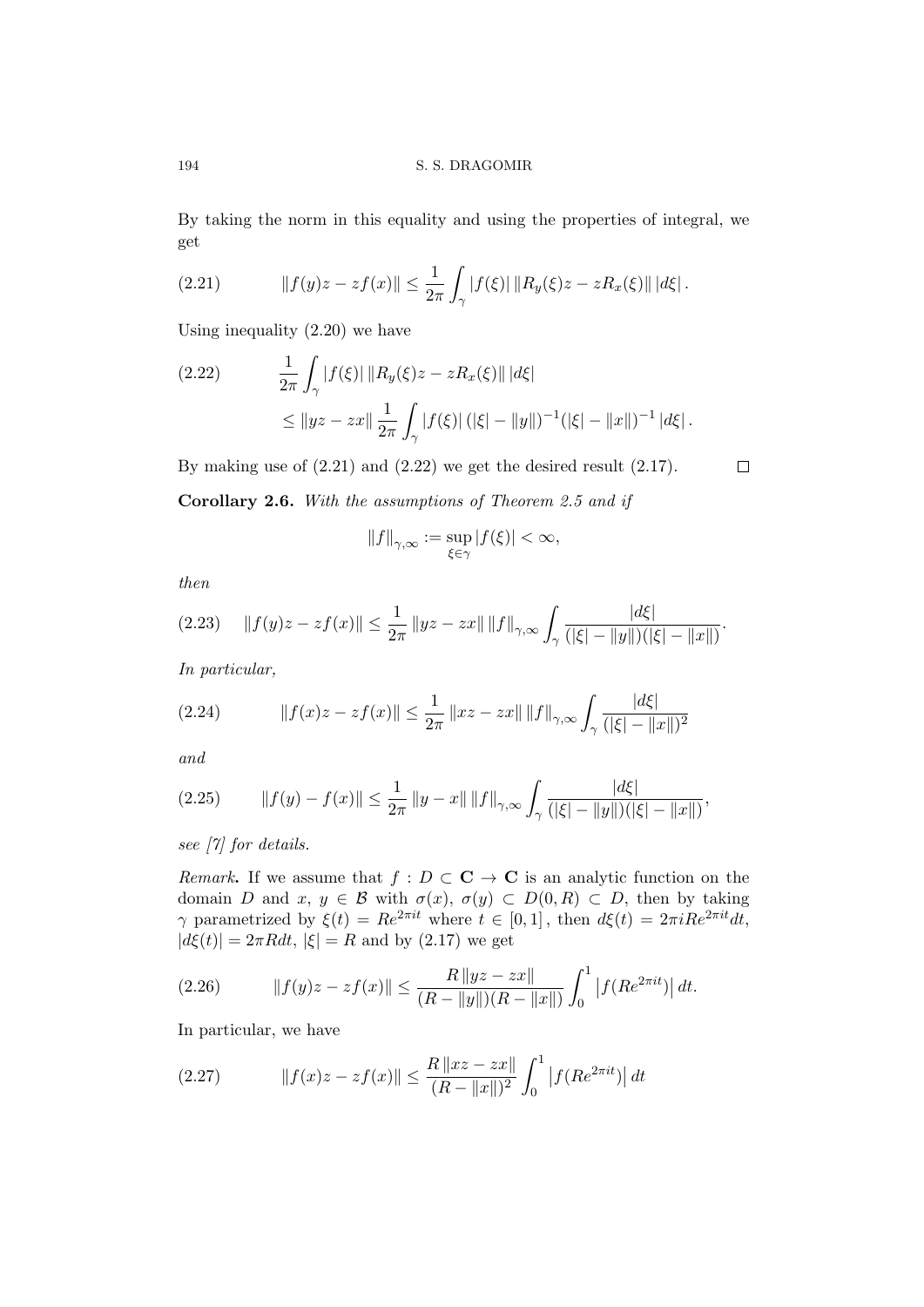and

(2.28) 
$$
||f(y) - f(x)|| \le \frac{R ||y - x||}{(R - ||y||) (R - ||x||)} \int_0^1 |f (Re^{2\pi i t})| dt,
$$

see also [7] for details.

Moreover, if  $||f||_{R,\infty} := \sup_{t \in [0,1]} |f(Re^{2\pi it})| < \infty$ , then we have the simpler inequality

(2.29) 
$$
||f(y)z - zf(x)|| \leq \frac{R ||yz - zx|| ||f||_{R,\infty}}{(R - ||y||)(R - ||x||)}
$$

and, in particular,

(2.30) 
$$
||f(x)z - zf(x)|| \le \frac{R ||xz - zx|| ||f||_{R,\infty}}{(R - ||x||)^2}
$$

and

(2.31) 
$$
||f(y) - f(x)|| \le \frac{R ||y - x|| ||f||_{R,\infty}}{(R - ||y||)(R - ||x||)}.
$$

**Corollary 2.7.** *Let*  $f, g: D \subset \mathbf{C} \to \mathbf{C}$  *be analytic functions on the domain D* and  $x, y \in \mathcal{B}$  with  $\sigma(x), \sigma(y) \subset D$  and  $\gamma$  *a* closed rectifiable path in *D* and *such that*  $\sigma(x)$ ,  $\sigma(y) \subset \text{ins}(\gamma)$ *. Then we have* 

(2.32) 
$$
||f(x)g(y) - g(y)f(x)||
$$
  
\n
$$
\leq \frac{1}{4\pi^2} ||xy - yx|| \int_{\gamma} \frac{|f(\xi)|}{(|\xi| - ||x||)^2} |d\xi| \int_{\gamma} \frac{|g(\xi)|}{(|\xi| - ||y||)^2} |d\xi|
$$

*and if*

$$
\|f\|_{\gamma, \infty}:=\sup_{\xi\in \gamma}|f(\xi)|<\infty, \ \ \|g\|_{\gamma, \infty}:=\sup_{\xi\in \gamma}|g(\xi)|<\infty
$$

*then*

$$
(2.33) \t|| f(x)g(y) - g(y)f(x)||
$$
  

$$
\leq \frac{1}{4\pi^2} ||xy - yx|| ||f||_{\gamma,\infty} ||g||_{\gamma,\infty} \int_{\gamma} \frac{|d\xi|}{(|\xi| - ||x||)^2} \int_{\gamma} \frac{|d\xi|}{(|\xi| - ||y||)^2}.
$$

Applying the inequality (2.18), the result follows and we omit the details.

*Remark*. If we assume that *f, g* :  $D \subset \mathbf{C} \to \mathbf{C}$  are analytic functions on the domain *D* and  $x, y \in \mathcal{B}$  with  $\sigma(x), \sigma(y) \subset D(0, R) \subset D$ , then

(2.34) 
$$
||f(x)g(y) - g(y)f(x)||
$$
  
\n
$$
\leq \frac{R^2 ||xy - yx||}{(R - ||x||)^2 (R - ||y||)^2} \int_0^1 |f(Re^{2\pi i t})| dt \int_0^1 |g(Re^{2\pi i t})| dt.
$$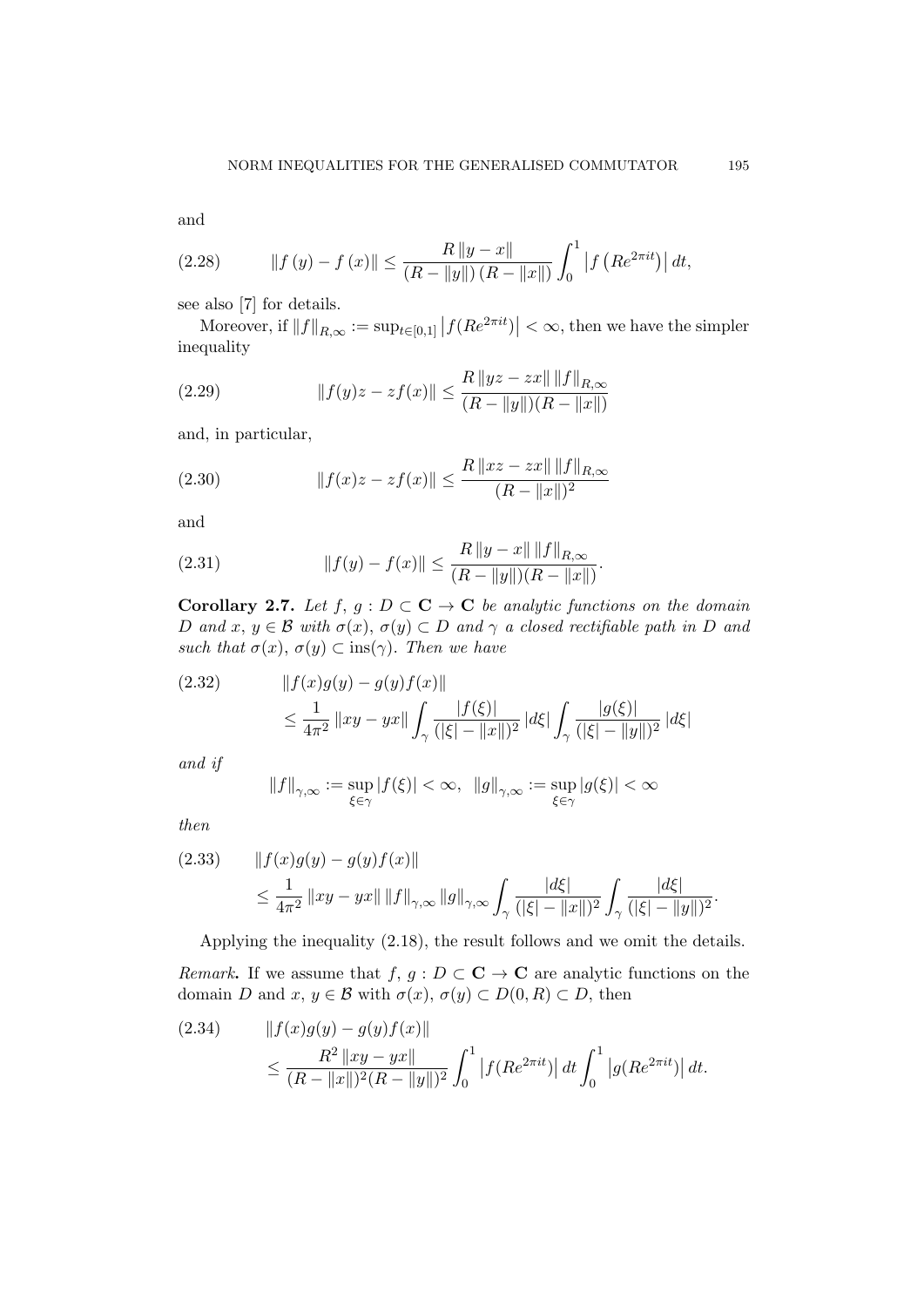Moreover, if

$$
\|f\|_{R,\infty}:=\sup_{t\in[0,1]}\big|f(Re^{2\pi it})\big|<\infty,\ \, \|g\|_{R,\infty}:=\sup_{t\in[0,1]}\big|g(Re^{2\pi it})\big|<\infty,
$$

then

(2.35) 
$$
||f(x)g(y) - g(y)f(x)|| \leq \frac{R^2 ||xy - yx|| ||f||_{R,\infty} ||g||_{R,\infty}}{(R - ||x||)^2 (R - ||y||)^2}.
$$

# *§***3. Some Examples for Exponential Function**

Consider the exponential function  $f(a) = \exp a, a \in \mathcal{B}$ . By using Theorem 2.3 for the exponential function, we get the inequalities (3.1)  $\lambda$ exp(*∥y∥*)*−*exp(*∥x∥*)

$$
\|(\exp y)z - z(\exp x)\| \le \|yz - zx\| \times \left\{\begin{array}{l}\frac{\exp(\|y\|) - \exp(\|x\|)}{\|y\| - \|x\|}, \text{ if } \|y\| \ne \|x\|, \\ \exp(\|x\|), \text{ if } \|y\| = \|x\|.\end{array}\right.
$$

In particular

(3.2) 
$$
\|(\exp x)z - z(\exp x)\| \le \|xz - zx\|\exp(\|x\|)
$$

and, see also [5] for details,

(3.3) 
$$
\|\exp y - \exp x\| \le \|y - x\| \times \begin{cases} \frac{\exp(\|y\|) - \exp(\|x\|)}{\|y\| - \|x\|}, & \text{if } \|y\| \ne \|x\|, \\ \exp(\|x\|), & \text{if } \|y\| = \|x\| \end{cases}
$$

Now, assume that  $x, y \in \mathcal{B}$  and  $||x||, ||y|| < R$  for some  $R > 0$ . Observe that

$$
\left|\exp(Re^{2\pi it})\right| = \left|\exp\left[R(\cos(2\pi t) + i\sin(2\pi t))\right]\right| = \exp\left[R\cos(2\pi t)\right]
$$

and then by (2.26) we get

(3.4) 
$$
\|(\exp y)z - z(\exp x)\| \le \frac{R\|yz - zx\|}{(R - \|y\|)(R - \|x\|)} \int_0^1 \exp[R \cos(2\pi t)] dt.
$$

In particular, we have

(3.5) 
$$
\|(\exp x)z - z(\exp x)\| \le \frac{R \|xz - zx\|}{(R - \|x\|)^2} \int_0^1 \exp[R \cos(2\pi t)] dt
$$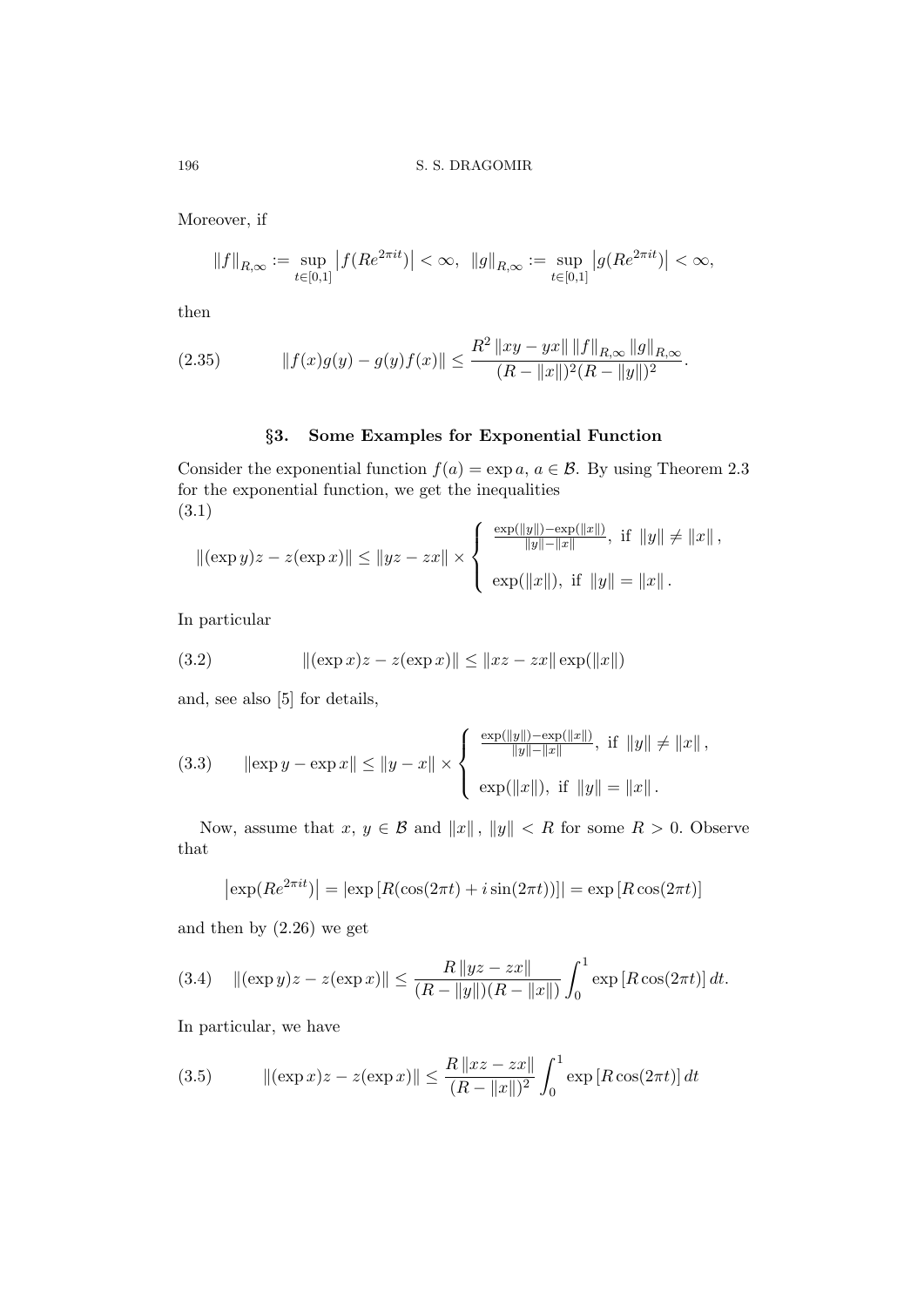and

(3.6) 
$$
\|\exp y - \exp x\| \le \frac{R\|y - x\|}{(R - \|y\|)(R - \|x\|)} \int_0^1 \exp\left[R \cos(2\pi t)\right] dt,
$$

see also [7] for details.

The *modified Bessel function of the first kind*  $I_{\nu}(z)$  for real number  $\nu$  can be defined by the power series as, see [1, p. 376] for details,

$$
I_{\nu}(z) = \left(\frac{1}{2}z\right)^{\nu} \sum_{k=0}^{\infty} \frac{\left(\frac{1}{4}z^2\right)^k}{k!\Gamma(\nu+k+1)},
$$

where  $\Gamma$  is the *gamma function*. For  $n = 0$  we have  $I_0(z)$  given by

$$
I_0(z) = \sum_{k=0}^{\infty} \frac{(\frac{1}{4}z^2)^k}{(k!)^2}.
$$

An integral formula for real number  $\nu$  is

$$
I_{\nu}(z) = \frac{1}{\pi} \int_0^{\pi} e^{z \cos \theta} \cos(\nu \theta) d\theta - \frac{\sin(\nu \pi)}{\pi} \int_0^{\infty} e^{-z \cosh t - \nu t} dt,
$$

which simplifies for  $\nu$  an integer  $n$  to

$$
I_n(z) = \frac{1}{\pi} \int_0^{\pi} e^{z \cos \theta} \cos(n\theta) d\theta.
$$

For  $n = 0$  we have

$$
I_0(z) = \frac{1}{\pi} \int_0^{\pi} e^{z \cos \theta} d\theta.
$$

If we change the variable  $\theta = 2\pi t$ , then  $dt = \frac{1}{2}$  $\frac{1}{2\pi}d\theta$  and

$$
\int_0^1 \exp\left[R\cos(2\pi t)\right] dt = \frac{1}{2\pi} \int_0^{2\pi} \exp\left[R\cos\theta\right] d\theta
$$
  
=  $\frac{1}{2} \left(\frac{1}{\pi} \int_0^{\pi} \exp\left[R\cos\theta\right] d\theta + \frac{1}{\pi} \int_{\pi}^{2\pi} \exp\left[R\cos\theta\right] d\theta\right)$   
=  $\frac{1}{2} (I_0(R) + I_0(-R)) = I_0(R).$ 

From (3.4) we then get

(3.7) 
$$
\|(\exp y)z - z(\exp x)\| \le \frac{R\|yz - zx\|I_0(R)}{(R - \|y\|)(R - \|x\|)},
$$

for *x*,  $y, z \in \mathcal{B}$  with  $||x||, ||y|| < R$ .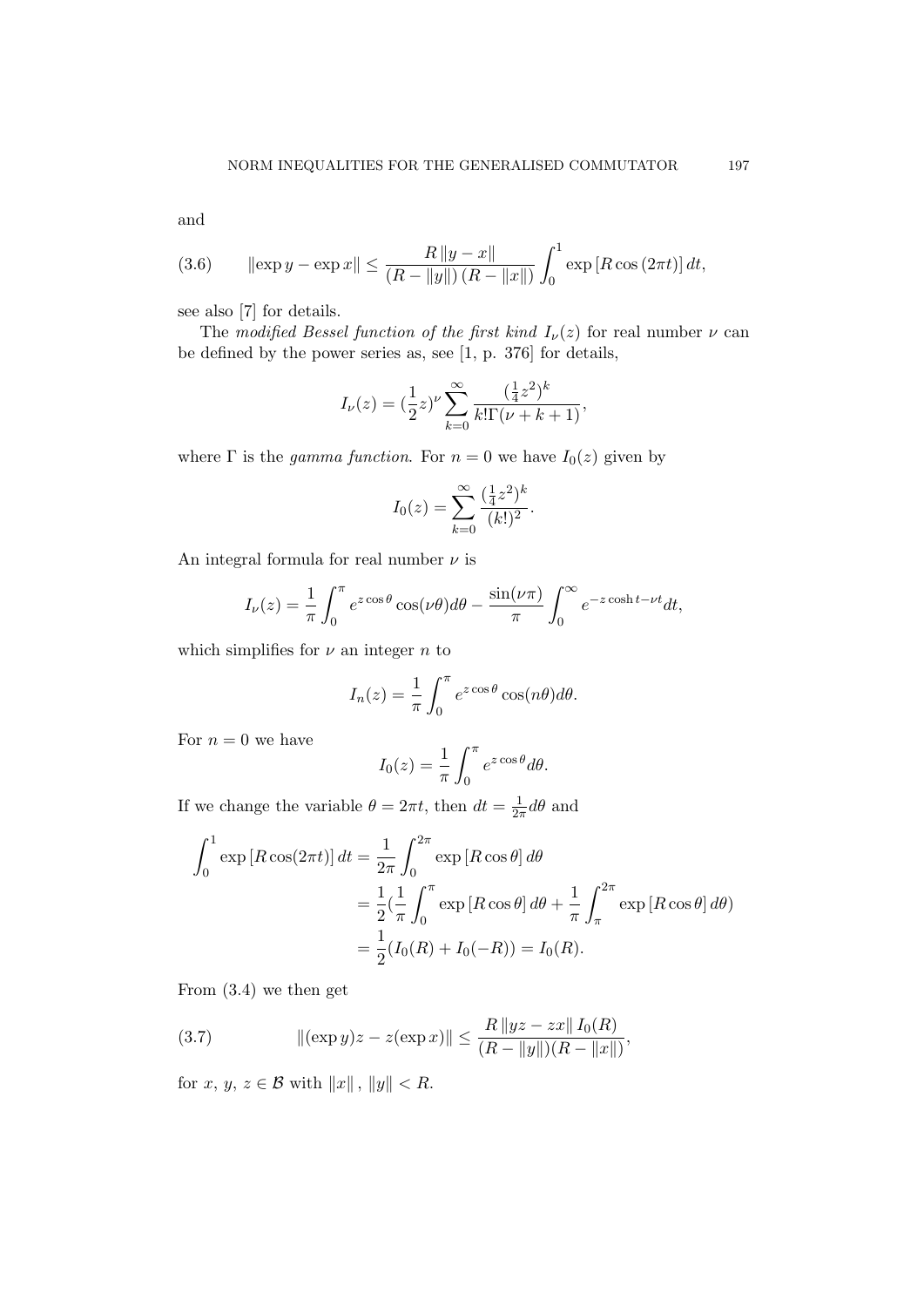In particular, we have

(3.8) 
$$
\|(\exp x)z - z(\exp x)\| \le \frac{R \|xz - zx\|}{(R - \|x\|)^2} I_0(R).
$$

and

(3.9) 
$$
\|\exp y - \exp x\| \le \frac{R\|y - x\|}{(R - \|y\|)(R - \|x\|)} I_0(R),
$$

for *x*, *y*, *z*  $\in$  *B* with  $||x||$ ,  $||y||$   $\leq$  *R*. For more details, see [7].

Since, in general  $\exp u$  does not commute with  $\exp v$ , then from (3.2) we get

(3.10) 
$$
\|\exp u \exp v - \exp v \exp u\| \le \|uv - vu\| \exp(\|u\| + \|v\|)
$$

for all  $u, v \in \mathcal{B}$ .

From (3.8) we also have

(3.11) 
$$
\|\exp u \exp v - \exp v \exp u\| \le \frac{R^2 \|uv - vu\|}{(R - \|u\|)^2 (R - \|v\|)^2} I_0^2(R)
$$

for  $u, v \in \mathcal{B}$  with  $||u||$ ,  $||v|| < R$ .

By utilising the examples from  $(2.6)$ ,  $(2.7)$  and  $(2.8)$ , the interested reader may obtain other similar inequalities for functions defined on the Banach algebra *B*. We omit the details.

## **Acknowledgments**

The author would like to thank the anonymous referee for valuable suggestions that have been implemented in the final version of the manuscript.

## **References**

- [1] M. Abramowitz and I. A. Stegun, Handbook of Mathematical Functions, National Bureau of Standars, Applied Mathematics Series, **55**, 1972.
- [2] R. Bhatia, Matrix Analysis, Springer Verlag, 1997.
- [3] M. V. Boldea, S. S. Dragomir and M. Megan, New bounds for Čebyšev functional for power series in Banach algebras via a Grüss-Lupaş type inequality. PanAmer. Math. J. **26** (2016), no. 3, 71–88.
- [4] J. B. Conway, A Course in Functional Analysis, Second Edition, Springer-Verlag, New York, 1990.